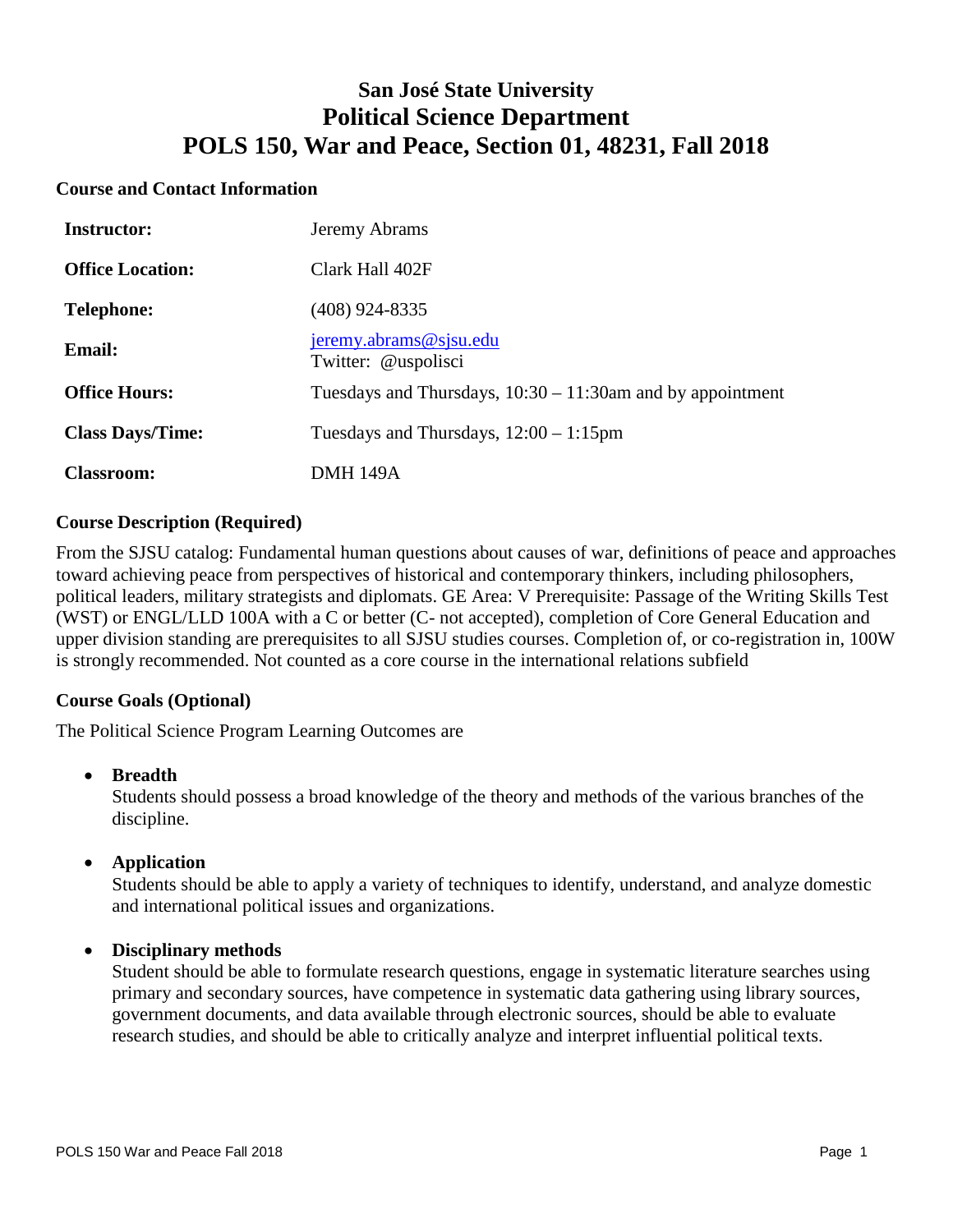# • **Communication Skills**

Students should master basic competencies in oral and written communication skills and be able to apply these skills in the context of political science. This means communicating effectively about politics and/or public administration, public policy, and law.

# • **Citizenship**

Students should acquire an understanding of the role of the citizen in local, state, national, and global contexts and appreciate the importance of lifelong participation in political processes.

# **GE Learning Outcomes (GELO)**

This is an upper-division (SJSU Studies) General Education course in Area V (Culture, Civilization and Global Understanding). Students are strongly encouraged to take courses to satisfy GE Areas R, S, and V from departments other than their major department.

The minimum writing requirement is 3000 words in a language and style appropriate to the discipline. Upon successful completion of this program, students will be able to:

GELO 1: Compare systematically the ideas, values, images, cultural artifacts, economic structures,

technological developments, or attitudes of people from different societies

GELO 2: Identify the historical context of ideas and cultural practices and their dynamic relations to other historical contexts

GELO 3: Explain how a culture changes in response to internal and external pressures

GELO 4: Students will be able to apply multidisciplinary material to a topic relevant to policy and social action at the local, national, and/or international levels.

Upon successful completion of this course, students will be able to:

- 1. Compare definitions of war from a variety of systemic, institutional and other perspectives
- 2. Consider organizations and institutions that may affect the likelyhood of armed conflict in their sociopolitical contexts
- 3. Discuss the links between conflict and regime type

#### **Course Learning Outcomes (CLO)**

- CLO1. Conduct original research
- CLO2. Critique and summarize key texts
- CLO3. Debate major social issues in a civil and collaborative manner
- CLO4. Reflect on current events, apply theories of war and peace to them, and evaluate such theories

CLO5. Define key terms relating to war and peace that are used in popular and scholarly discussion.

#### **Texts/Readings**

#### **Textbook**

There is no textbook for this course. All readings will be available on the Canvas LMS under the Modules section.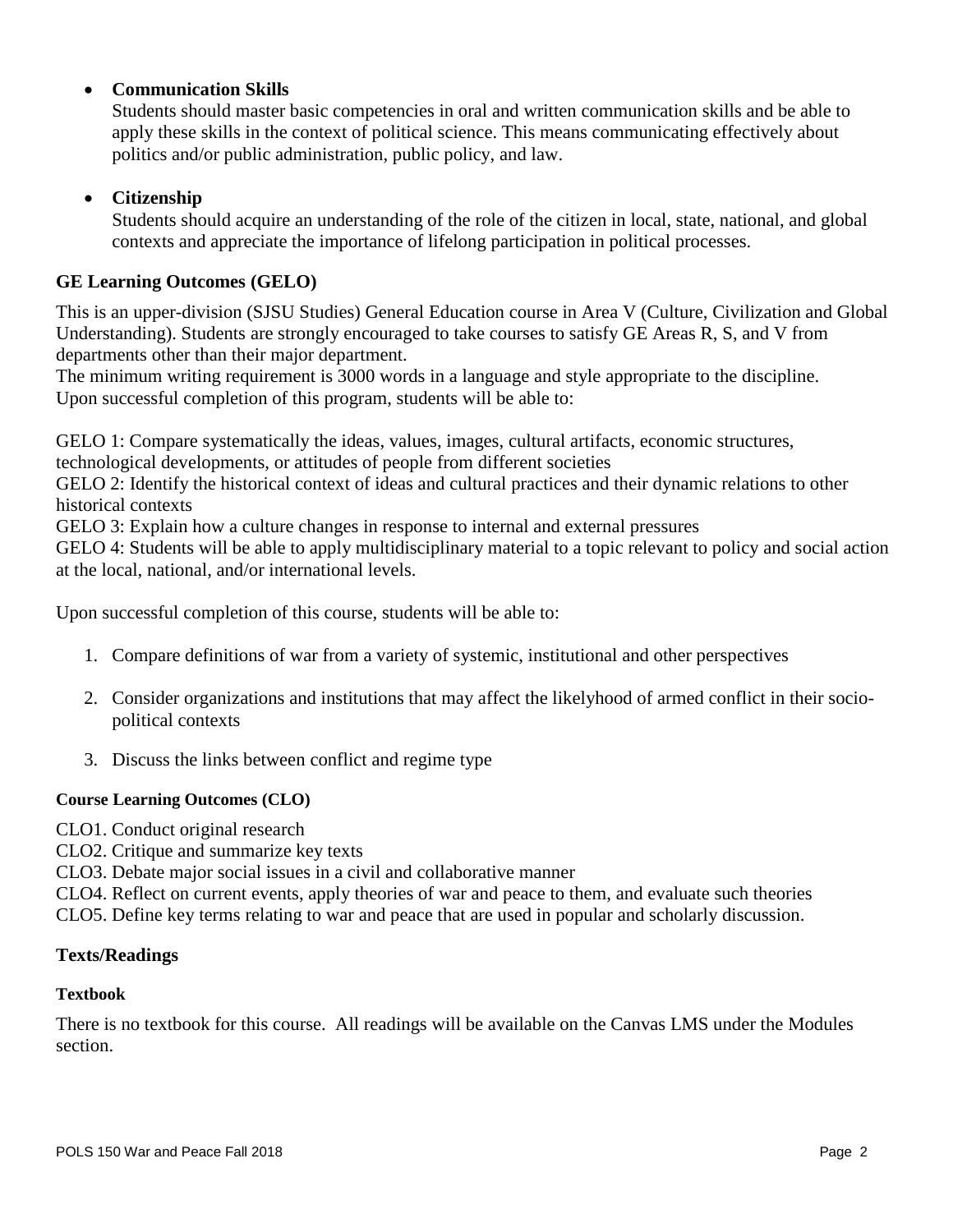#### **Other technology requirements / equipment / material**

Please purchase three Greenbooks for use in the exams and final. You will also need access to the internet outside classroom to complete readings from Canvas, complete online homework assignments, upload assignments, and access syllabus, announcements, and course updates on Canvas. Computer access is available in the campus library and in Clark Hall 102.

#### **Course Requirements and Assignments**

Success in this course is based on the expectation that students will spend, for each unit of credit, a minimum of 45 hours over the length of the course (normally 3 hours per unit per week with 1 of the hours used for lecture) for instruction or preparation/studying or course related activities including but not limited to internships, labs, clinical practica. Other course structures will have equivalent workload expectations as described in the syllabus. More details can be found from [University Syllabus Policy S16-9](http://www.sjsu.edu/senate/docs/S16-9.pdf) at <http://www.sjsu.edu/senate/docs/S16-9.pdf> and at Office of Graduate and Undergraduate Programs' Syllabus Information web page at http://www.sjsu.edu/gup/syllabusinfo/

Your grade will be determined by (1) two midterm exams worth 30 points each; (2) a final exam worth 40 points; (3) a final paper worth 50 points; (4) class participation worth 10 points; (6) a class presentation worth 20 points; and an annotated bibliography worth 20 points. See the section on 'Grading Information and Policy' below for more details on grading.

The exams and final are designed to measure your understanding of basic concepts and Course Learning Outcomes related to the causes of war and peace and political science as listed above. As such, the exams will draw on materials from the books as well as class discussions and additional readings available on Canvas. The writing and annotated bibliography will delve deeper into key concepts that require more thoughtful treatment and reflection on the part of the student to understand some of the core problems and concepts related to war and peace. The deadlines for these assignments are listed in the course schedule below.

Course materials such as assignments and instructions, syllabus, handouts, notes, etc. can be found on the Canvas learning management system course website. You will need to be familiar with a computer, web navigation, e-mail and the Canvas system since your assignments and a number of readings are online. Your assignments will be submitted to me through Canvas. Do not e-mail me your assignments as an attachment. Due to the potential for computer viruses, I will not open nor accept any assignments sent via e-mail. They will be deleted. Please save your files in Word or PDF format and upload it to Canvas. You are responsible for knowing how to submit assignments through Canvas. You are responsible for regularly checking your email and with the messaging system through MySJSU to learn of any updates.

NOTE that University policy F15-12 at http://www.sjsu.edu/senate/docs/F15-12.pdf states that "Students are expected to attend all meetings for the courses in which they are enrolled as they are responsible for material discussed therein, and active participation is frequently essential to ensure maximum benefit to all class members. In some cases, attendance is fundamental to course objectives; for example, students may be required to interact with others in the class. Attendance is the responsibility of the student."

In a course that examines international politics discussions are very important. You will be better able to learn from these discussions by having a command of current events. Please keep up-to-date with national and world events by reading daily newspapers and listening to the news. I anticipate spending time in many classes discussing current political events and linking them to theories and ideas discussed in the course.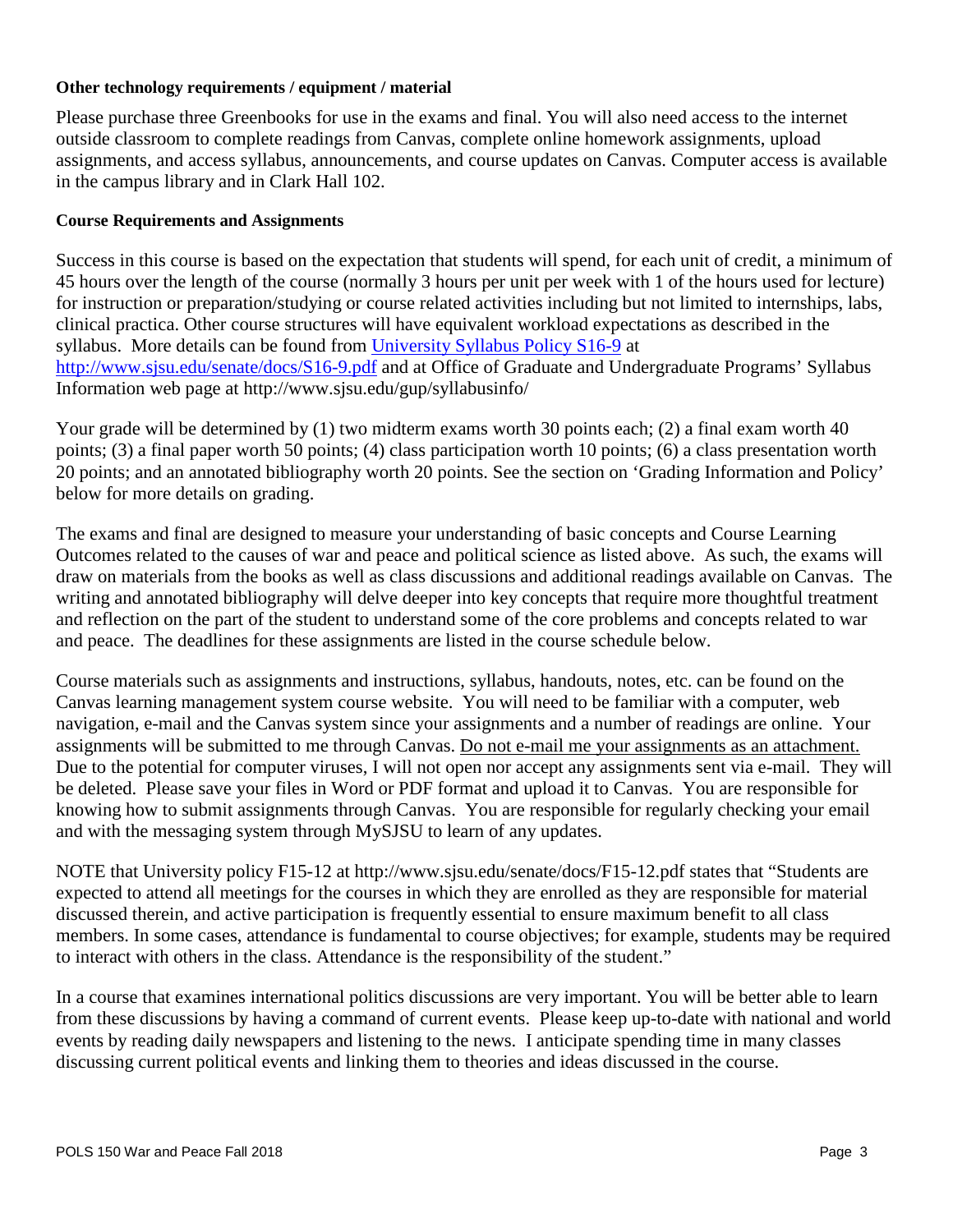#### **Final Examination**

The final exam is scheduled for **Friday, December 14 from 9:45am-12:00pm** in our classroom. Final exams may not be taken early. Please plan your travels accordingly. The final exam in this course will be cumulative and will cover course readings, lectures, activities, and discussions for the entire term. It will consist of short answer, and essay questions.

### **Grading Information (Required)**

| <b>Total Points</b> | Percentage | Grade         |
|---------------------|------------|---------------|
| 194-200             | 97-100     | $A+$          |
| 186-193             | 93-96.9    | A             |
| 180-185             | 90-92.9    | $A-$          |
| 174-179             | 87-89.9    | $B+$          |
| 166-173             | 83-86.9    | B             |
| 160-165             | 80-82.9    | $B -$         |
| 154-159             | 77-79.9    | $C+$          |
| 146-153             | 73-76.9    | $\mathcal{C}$ |
| 140-145             | 70-72.9    | $C-$          |
| 134-139             | 67-69.9    | $D+$          |
| 126-133             | 63-66.9    | D             |

There is a possible total of 200 points. Your final grade will be determined by your total accumulation of points as follows:

Below 120 points is a failing grade. **The will be no extra credit available**. Please note that you must take all exams and turn in all assignments to pass the course. In addition, I will not give make ups for any of the quizzes. It is your responsibility to make sure you are available to take the quizzes. Late papers will be penalized one point per calendar day. **Please retain ALL of your exams, papers, and other assessments until after you have completed the course and received your grade.**

120-125 60-62.9 D-

Note that "All students have the right, within a reasonable time, to know their academic scores, to review their grade-dependent work, and to be provided with explanations for the determination of their course grades." See [University Policy F13-1](http://www.sjsu.edu/senate/docs/F13-1.pdf) at http://www.sjsu.edu/senate/docs/F13-1.pdf for more details.

#### **Classroom Protocol**

E-mail: Each student must have an e-mail address which they check regularly. Please make sure you have updated your records in MySJSU. You must monitor your account on a regular basis. When I send out classwide messages it will be to this account. Failure to monitor this account may result in you missing important messages such as class cancellations, change of exam dates, and requests for timely information.

Attendance: Attendance will be taken as part of your class participation grade. Even without the attendance requirement, the lectures will address some themes presented in the course readings, as well as additional information that you will not find in the readings but which you will be expected to know for exams. It is your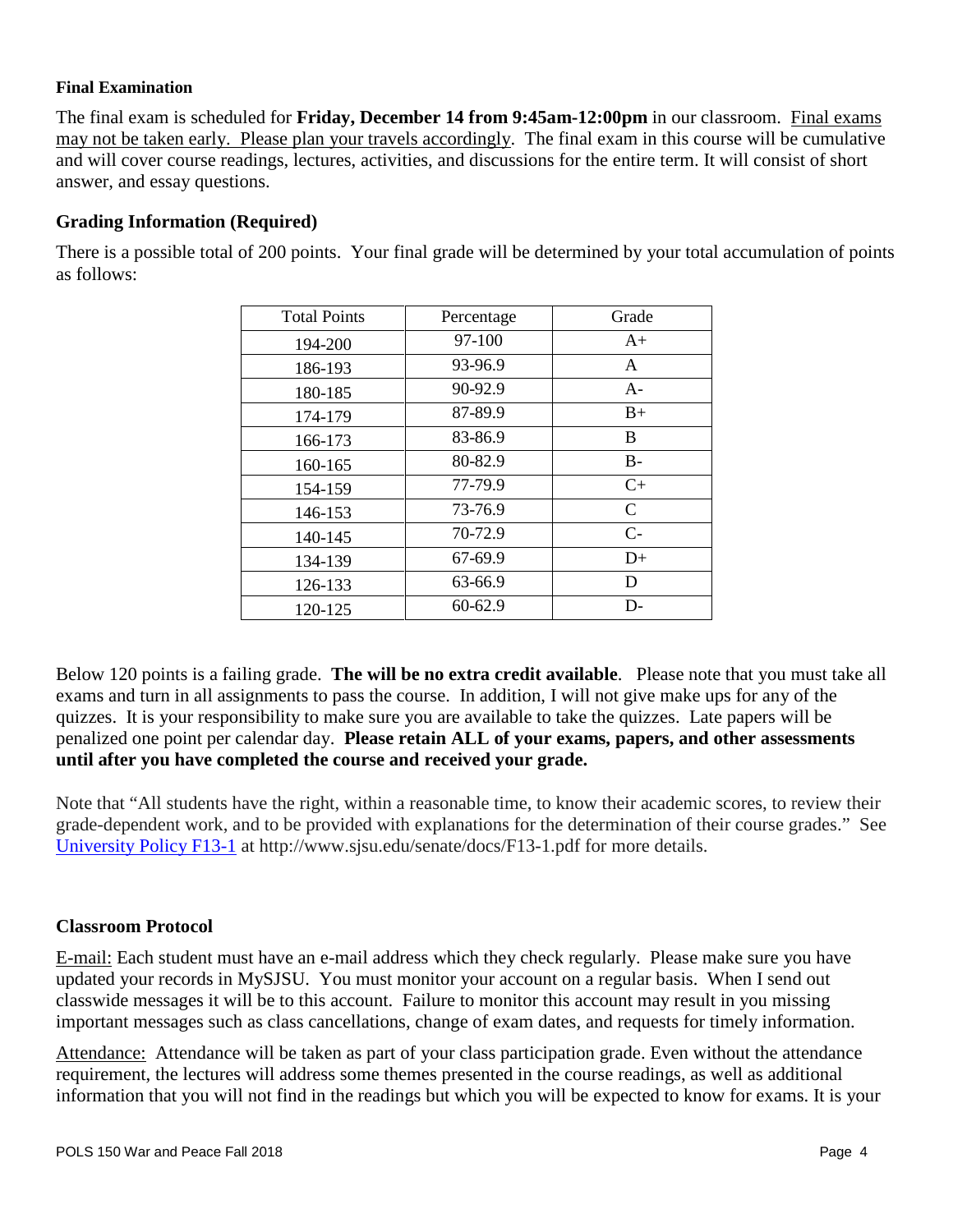responsibility as a student to be in class on time. Further, it is common sense that by not attending regularly, you will miss important lectures, clarifications, handouts, scintillating discussions and brilliant insights from your instructor and fellow students.

A Note On Green Books: For your exams you will be required to write your answers in the 8.5x11 Greenbooks available at the bookstore. Please ensure that you have one with you for the exam. It is disruptive at the exam to ask other students for a form, or to run out and purchase one and then come back. Greenbooks that are folded, crinkled, bent, or otherwise deformed are not acceptable. These are used to assess your performance and are no different than other documents that you submit in class or outside the university. You would not file a pleading with a court that you had folded in your pocket, nor would you submit a business proposal to another company that had water or food damage on it. You are responsible for submitting answers in a form and manner consistent with higher education and professional standards.

Academic Freedom: Each student is strongly encouraged to participate in class discussions. In any classroom situation that includes discussion and critical writing, particularly about political ideas, there are bound to be many differing viewpoints. Students may not only disagree with each other at times, but the students and the professor may also find that they have conflicting views on sensitive and volatile topics. It is my hope that these differences will enhance class discussion and create an atmosphere in which students and professor alike will be encouraged to think and learn. Therefore, be assured that students' grades will not be adversely affected by any beliefs or ideas expressed in class or in assignments. Rather, we will all respect the views of others when expressed in classroom discussions.

Electronics: I allow the use of computers for taking notes, [though it is not the best way to take notes](http://www.scientificamerican.com/article/a-learning-secret-don-t-take-notes-with-a-laptop/)  http://www.scientificamerican.com/article/a-learning-secret-don-t-take-notes-with-a-laptop/ . Other electronic devices are not allowed and must be put away. Serious students often complain of the distraction caused by their fellow students' web browsing, IMing (if that is a verb) or who are otherwise preoccupied by electronics in class. We have a limited amount of time together during the semester and we should maximize the utility of that time. Please respect the class and your classmates and do not use these devices during class. **Recording of any portion of the class is prohibited unless permission is received from the instructor prior to class.**

# **University Policies**

Per University Policy S16-9, university-wide policy information relevant to all courses, such as academic integrity, accommodations, etc. will be available on Office of Graduate and Undergraduate Programs' Syllabus Information web page at<http://www.sjsu.edu/gup/syllabusinfo/>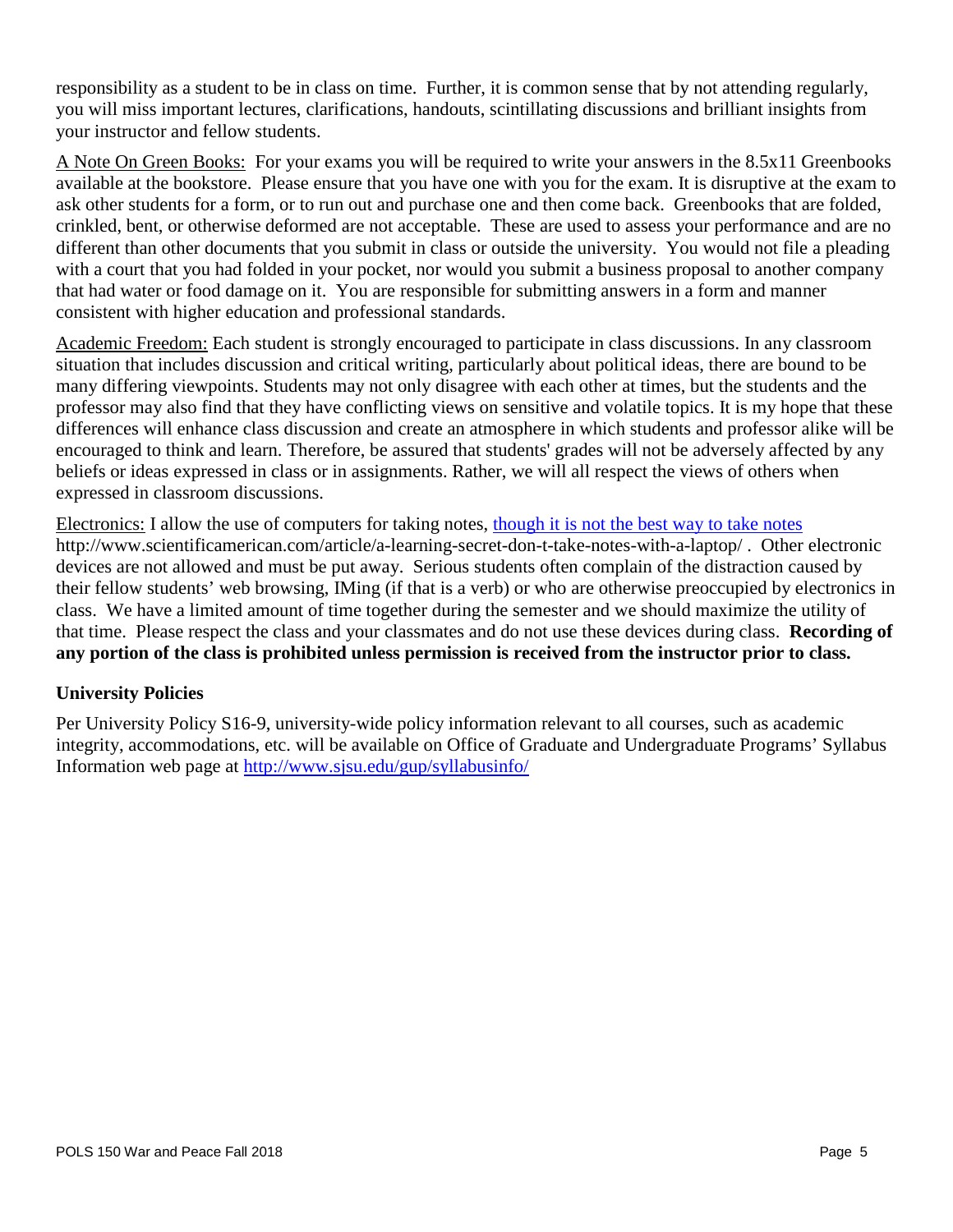#### **Other Useful Information**

Voter Registration From http://www.sos.ca.gov/elections/frequently-asked-questions/)

Who can register to vote? To register to vote in California, you must be: A United States citizen, A resident of California, 18 years of age or older on Election Day, Not currently imprisoned or on parole for the conviction of a felony, and Not currently found to be mentally incompetent by a court of law.

You may register to vote at<https://registertovote.ca.gov/>

| U.S. midterm elections:       | November $6, 2018$ |
|-------------------------------|--------------------|
| Last Day to Register to Vote: | October 22, 2018   |

Political Science Scholarships – see<http://www.sjsu.edu/polisci/scholarships/> for info. From the website: "The Political Science Department is fortunate to be able to award more than 10 scholarships to our students each year–this is an extraordinary level of support that surpasses what any other department on campus can offer. The scholarships were created by generous benefactors–often former faculty, students, and friends of the department–who desired to ease the financial burden on our students as they seek to earn their degrees in Political Science. The department encourages all of our students to apply for one or more of these awards."

Library information: liaison for Political Science: Paul Kauppila University Librarian (Political Science Liaison) (408) 808‐2042 [Paul.Kauppila@sjsu.edu](mailto:Paul.Kauppila@sjsu.edu)

Political Science subject guide: <http://libguides.sjsu.edu/politicalscience>

**This syllabus is subject to change at the instructor's discretion. Any changes will be announced in class and on Canvas. It is your responsibility to sign into Canvas regularly and check for any important announcements and updates.**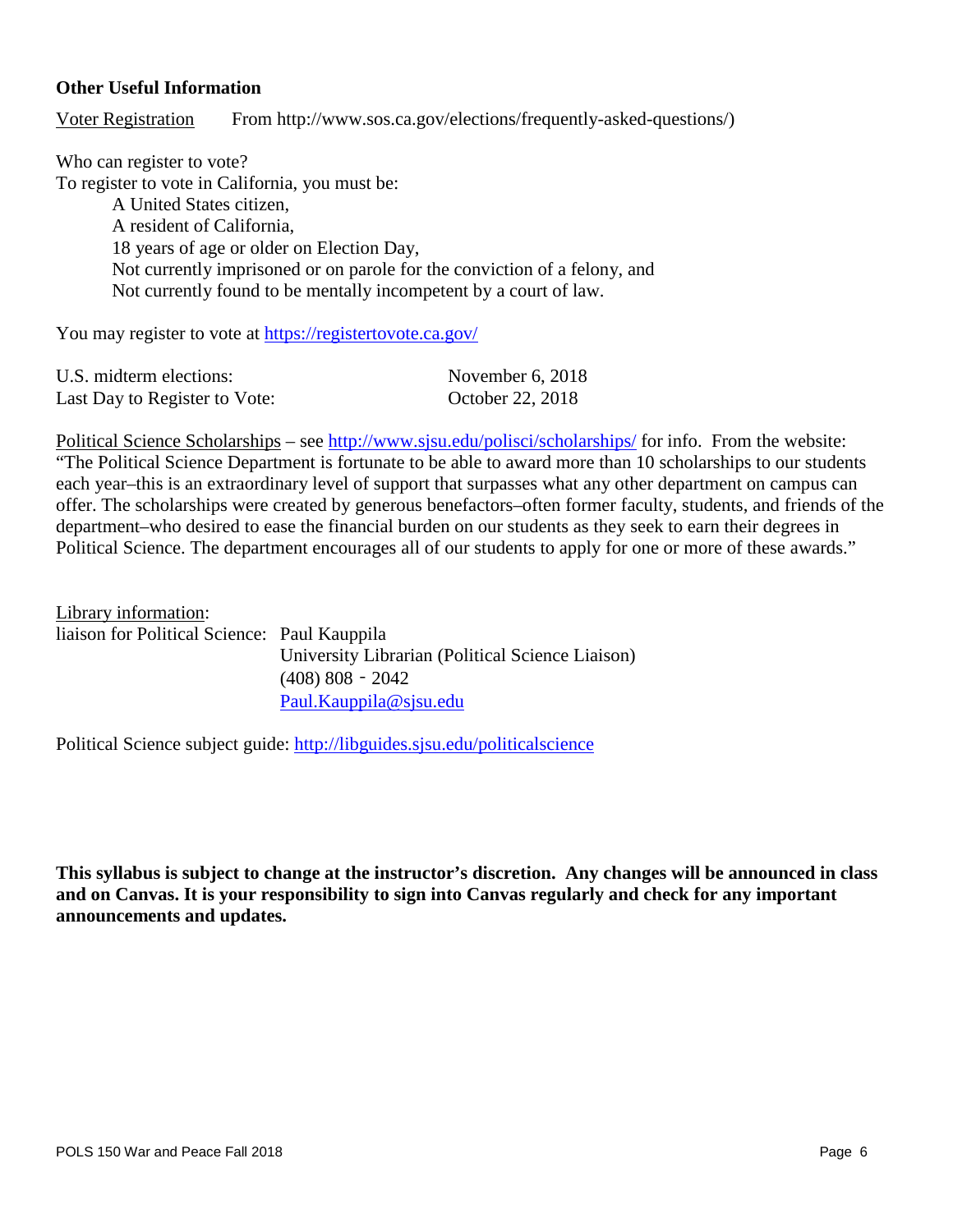# **Course Schedule**

| <b>Week</b>    | <b>Date</b>       | <b>Topics, Readings, Assignments, Deadlines</b>                                                                                                                                                                                                                                                 |
|----------------|-------------------|-------------------------------------------------------------------------------------------------------------------------------------------------------------------------------------------------------------------------------------------------------------------------------------------------|
| $\mathbf{1}$   | Tue, Aug 21, 2018 | Course Introduction                                                                                                                                                                                                                                                                             |
| $\mathbf{1}$   | Thu, Aug 23, 2018 | War is A survey                                                                                                                                                                                                                                                                                 |
| $\overline{2}$ | Tue, Aug 28, 2018 | Realism 1: Thucydides "The Melian Dialogue" at<br>https://www.mtholyoke.edu/acad/intrel/melian.htm ; Hobbes, Leviathan,<br>Chapter XIII "Of the Natural Condition of Mankind as Concerning Their<br>Felicity and Misery"                                                                        |
| $\overline{2}$ | Thu, Aug 30, 2018 | Realism 2: Van Evera, S. (1998). Offense, Defense, and the Causes of War.<br>International Security, 22(4), 5-43.                                                                                                                                                                               |
| 3              | Tue, Sep 4, 2018  | Realism 3: Tuchman, B. (1962). The Guns of August. New York:<br>Macmillan. Chapters 2-4                                                                                                                                                                                                         |
| 3              | Thu, Sep 6, 2018  | Liberalism 1 (state): Doyle, M. (1986). Liberalism and World Politics. The<br>American Political Science Review, 80(4), 1151-1169.                                                                                                                                                              |
| $\overline{4}$ | Tue, Sep 11, 2018 | Liberalism 2 (state): "Paradise is a Bazaar" in Blainey, G. (1988). The causes<br>of war (3rd ed., 1st American ed.). New York: Free Press.                                                                                                                                                     |
| $\overline{4}$ | Thu, Sep 13, 2018 | Liberalism 3 (state): "Germany and the Pattern of Late Development" in<br>Snyder, Jack L, & Snyder, Jack L. (1991). Myths of empire: Domestic<br>politics and international ambition (Cornell studies in security affairs).<br>Ithaca, N.Y.: Cornell University Press.                          |
| 5              | Tue, Sep 18, 2018 | Liberalism 1a (individuals): "Perception and the Level of Analysis Problem"<br>and "Deterrence, the Spiral Model, and Intentions of the Adversary" (partial)<br>in Jervis, R. (1976). Perception and misperception in international politics.                                                   |
| 5              | Thu, Sep 20, 2018 | Liberalism 2a (individuals): Calculation, Miscalculation and Conventional<br>Deterrence II: The View from Jerusalem" in Jervis, R., Lebow, R. N., &<br>Stein, J. G. (1989). Psychology and deterrence. Baltimore, Md: Johns<br>Hopkins University Press.                                        |
| 6              | Tue, Sep 25, 2018 | Constructivism 1: Wendt, A. (1992). Anarchy is what states make of it: The<br>social construction of power politics. International Organization, 46(2), 391-<br>425.                                                                                                                            |
| 6              | Thu, Sep 27, 2018 | Constructivism 2: Finnemore, M., & Sikkink, K. (2001). TAKING STOCK :<br>The Constructivist Research Program in International Relations and<br>Comparative Politics. Annual Review of Political Science, 4(1), 391-416.                                                                         |
| 7              | Tue, Oct 2, 2018  | Constructivism 3: "Ancient Greece" in Reus-Smit, C. (1999). The moral<br>purpose of the state: Culture, social identity, and institutional rationality in<br>international relations (Princeton studies in international history and politics).<br>Princeton, N.J.: Princeton University Press. |
| $\overline{7}$ | Thu, Oct 4, 2018  | Wrap up and Review                                                                                                                                                                                                                                                                              |
| 8              | Tue, Oct 9, 2018  | Exam 1                                                                                                                                                                                                                                                                                          |
| 8              | Thu, Oct 11, 2018 | Terrorism and Counterterrorism 1: chapters $1&2$ in Crenshaw, M. (2016).<br>Countering terrorism: No simple solutions. Washington, D.C.: Brookings                                                                                                                                              |